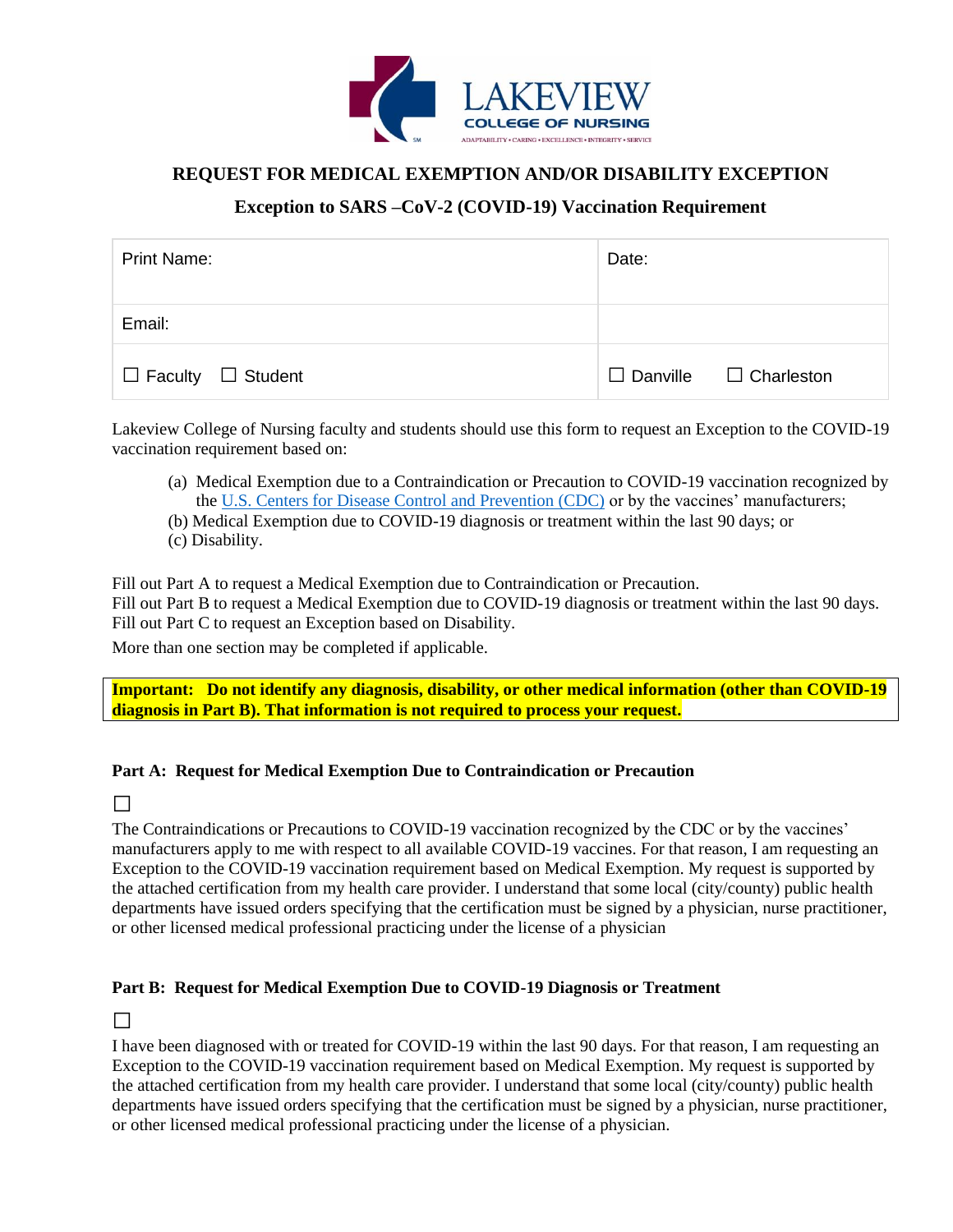

### **Part C: Request for Exception Based on Disability**

## □

I have a Disability and am requesting an Exception to the COVID-19 vaccination requirement as a Disability accommodation. My request is supported by the attached certification from my health care provider. I understand that some local (city/county) public health departments have issued orders specifying that the certification must be signed by a physician, nurse practitioner, or other licensed medical professional practicing under the license of a physician.

Please provide any additional information that you think may be helpful in processing your request.

**Again, do not identify your diagnosis, disability, or other medical information.**

While my request is pending, I understand that I must comply with the NonPharmaceutical Interventions (e.g., face coverings, distancing, testing as required) for unvaccinated or not fully vaccinated individuals as a condition of my Physical Presence at either College location or any clinical placement facility. These required NonPharmaceutical Interventions are defined by the public health, environmental health, and safety, occupational health, or infection prevention authorities, including clinical agencies. I also understand that I must comply with any additional Non-Pharmaceutical Interventions applicable to my circumstances or position, as required by the College or clinical placement facility. If my request is granted, I understand that I will be required to comply with Non-Pharmaceutical Interventions specified by the College or clinical agency as a condition of my Physical Presence at either College location or clinical agency.

 $\Box$  I verify the truth and accuracy of the statements in this request form.

Faculty/Student Signature: \_\_\_\_\_\_\_\_\_\_\_\_\_\_\_\_\_\_\_\_\_\_\_\_\_\_\_ Date: \_\_\_\_\_\_\_\_\_\_\_

Date Received by College: \_\_\_\_\_\_\_\_\_\_\_\_ By: \_\_\_\_\_\_\_\_\_\_\_\_\_\_\_\_\_\_\_\_\_\_\_\_\_\_\_\_\_\_